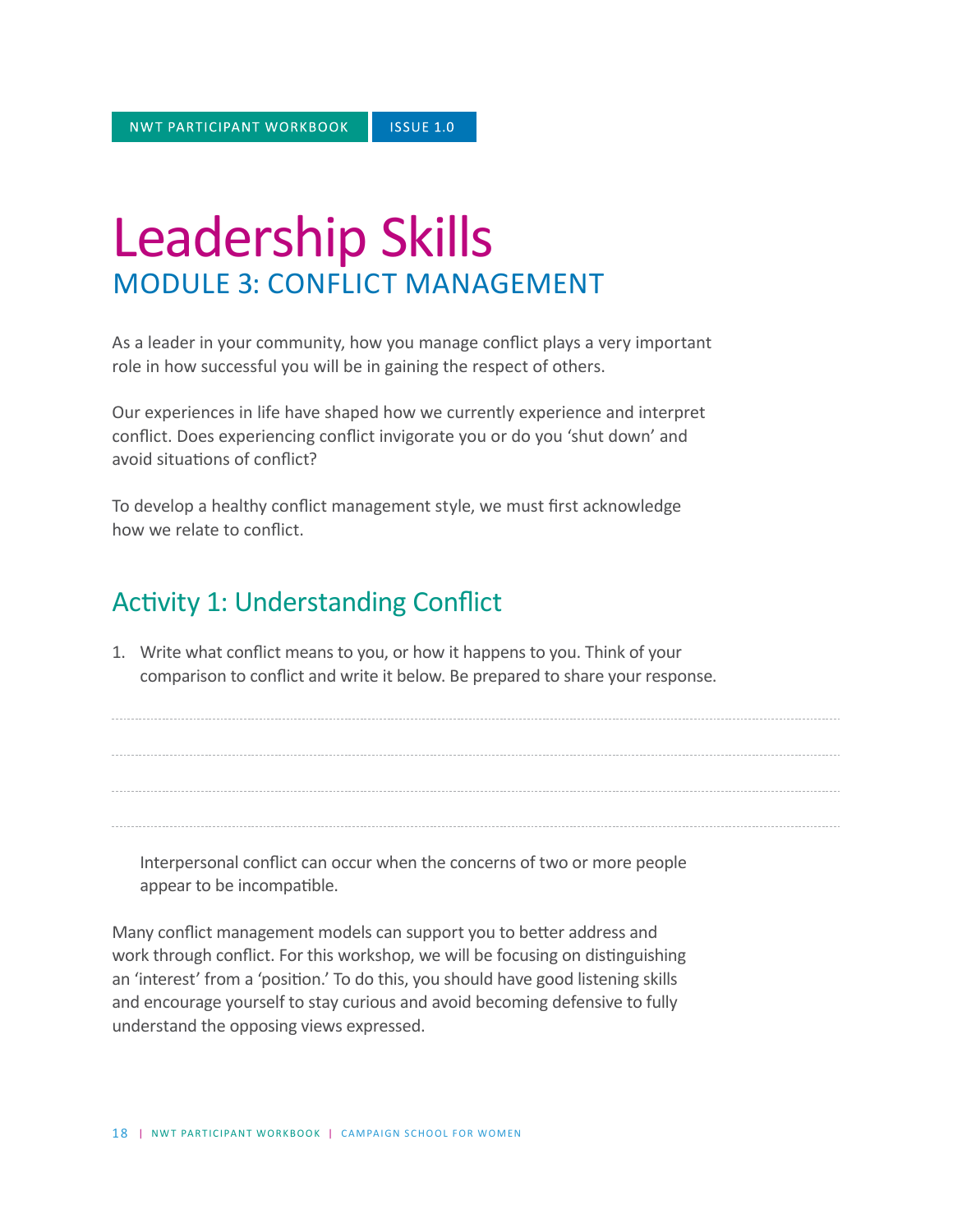Before we begin, consider a potential conflict that may arise between community members that you may need to navigate as a political leader. Describe this scenario below:

We are going to explore a method often used during meditation when the views of two opposing parties are willing to share their differing views or conflict with the intention of resolving the conflict peacefully and productively.



### **Step 1: Position Statement Clarification WHAT EACH PERSON WANTS**

To best understand the root cause of the issue, we need to tune our ears to the position expressed by each party involved in the conflict. A position often presents itself as a solution such as "I don't want a highway built through that land." Positions are often surface statements about where a person or organization stands, and rarely provide insight into underlying motivations, values or incentives. Once you feel that you fully understand what each conflicting party wants, you can move to the next step to explore interests.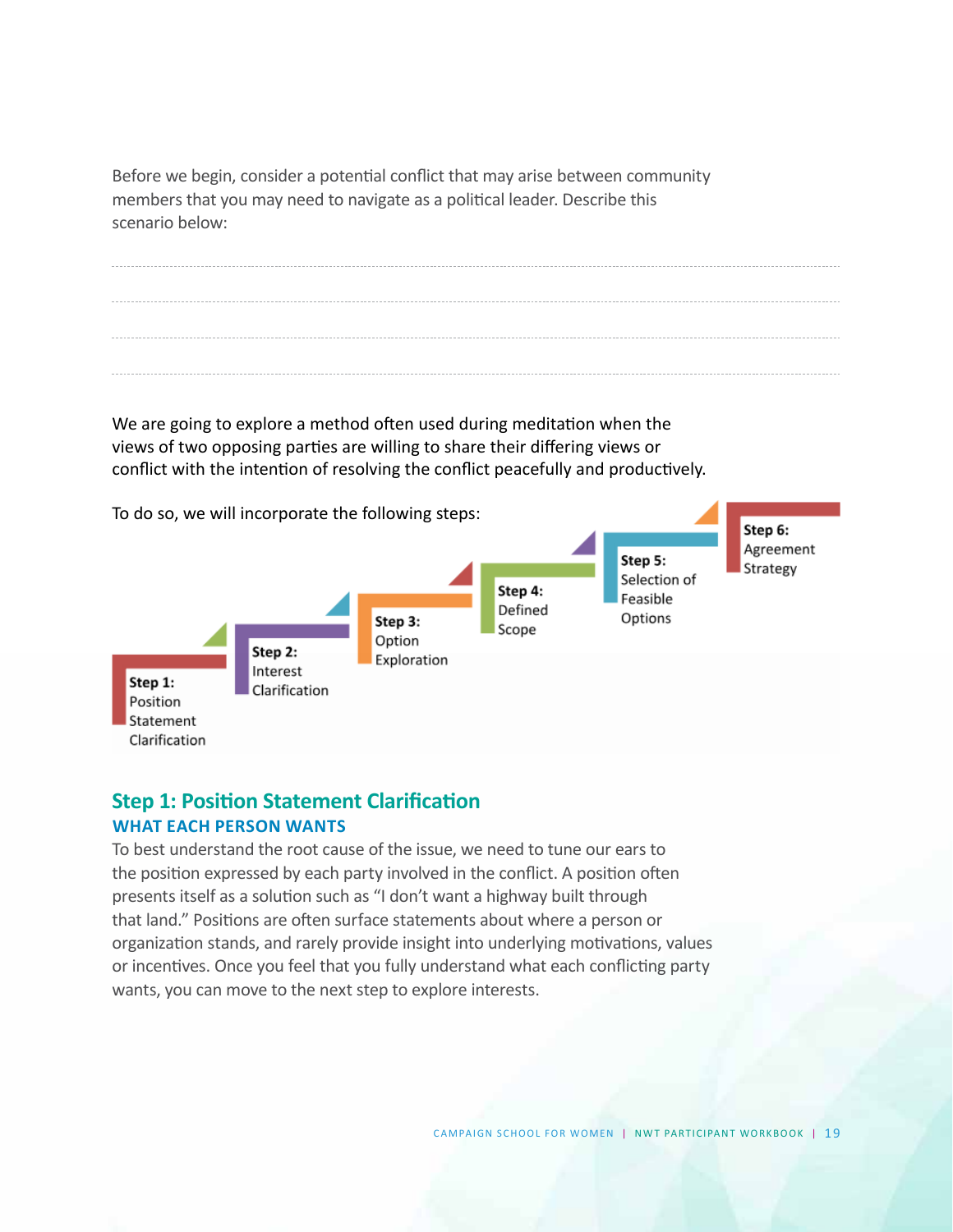#### **Step 2: Interest Clarification WHY EACH PERSON WANTS IT**

Through some skillful active listening, the reason behind the position may be shared—which is known as the 'interest' behind the 'position' in a conflict situation. For example, an interest behind not wanting a highway built could be that the land where the highway is planned is sacred land to the surrounding community. Interest statements area party's underlying reasons, values or motivations. Interests explain why someone takes a certain position.

#### **Step 3: Option Exploration**

Once the interests have been identified, it's worthwhile to explore possible options that could meet the needs of each party's interests. Such as, a highway may be built on another section of non-sacred land, or the highway is raised over the scared land using a causeway, or possibly the items on the sacred land are relocated to an ideal location within the community. This is the stage where brainstorming occurs, and creative ideas and suggestions are offered. No value is placed on any of the options at this stage, and it's helpful to have many options that could meet the needs of all parties.

#### **Step 4: Defined Scope**

In this stage, criteria are listed that is required to consider when choosing a viable option. For example, time and money need to be considered in terms of what is available and reasonable.

#### **Step 5: Selection of Feasible Options**

Using the scope outlined in Step 4, you can now review all of the possible options outlined in Step 3 and cross off the ones that don't meet the scope requirements. This will leave options that could be implemented to the benefit of all the parties.

#### **Step 6: Agreement Strategy**

If more than one option is available that meets the scope of requirements, there may need to be an agreement on how an option is selected. In most cases, this may result in a vote or having someone with authority making the decision.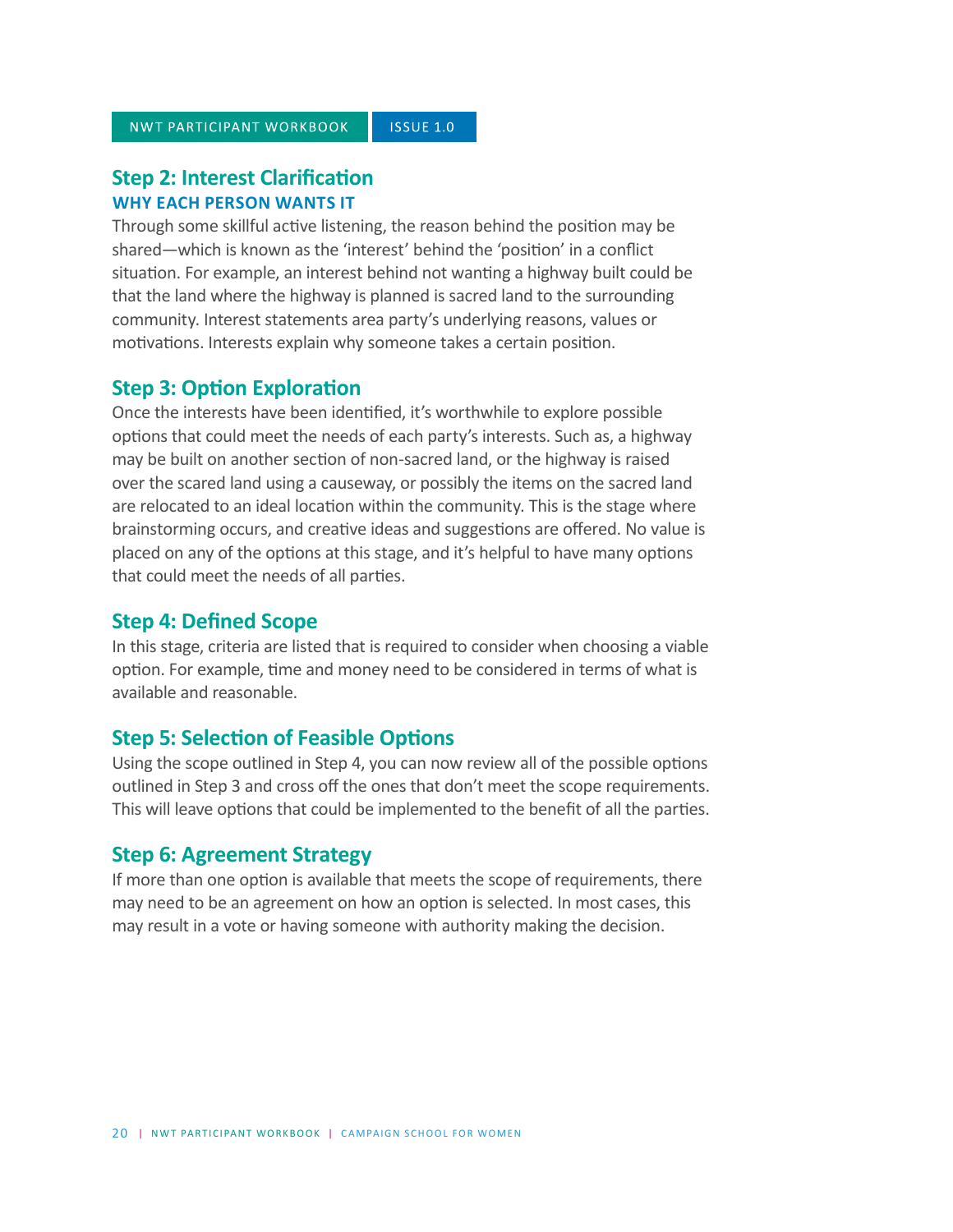## Activity 2: Managing Conflict

Now it's your turn to try out each of these steps. Using the Table below, work with a partner and decide on a conflict scenario to explore together. You may choose one of the conflict scenarios that you recorded earlier in this module. You will each represent an opposing position as you work through these steps. Fill in the table below:

|                                                                                                            | <b>PARTY#1</b> | <b>PARTY#2</b> |
|------------------------------------------------------------------------------------------------------------|----------------|----------------|
| <b>Position</b><br>What they say they want.                                                                |                |                |
| <b>Interest</b><br>Why they want it.                                                                       |                |                |
| <b>Options</b><br>Possible solutions that could meet<br>the needs of both the party's<br>interests.        |                |                |
| <b>Scope</b><br>Resources that will determine if an<br>option is possible or not such as<br>time or money. |                |                |
| <b>Selection of Feasible Options</b><br>(what options remain after applying<br>the scope?)                 |                |                |
| <b>Agreement Strategy</b>                                                                                  |                |                |

By using this 6-step process to conflict management, you are demonstrating skills to work collaboratively with parties in conflict. If you follow these 6-steps, it should lead all parties to a solution that will ultimately meet their underlying needs.

Although this process has been proven to be highly successful with parties in conflict when the relationships are valuable, it will not fit all types of conflict. These 6-steps highlight a collaborative approach to conflict management; however, sometimes collaboration is not the appropriate approach. It's important to consider the most beneficial approach to the conflict based on the situation in itself and the outcome you are seeking.